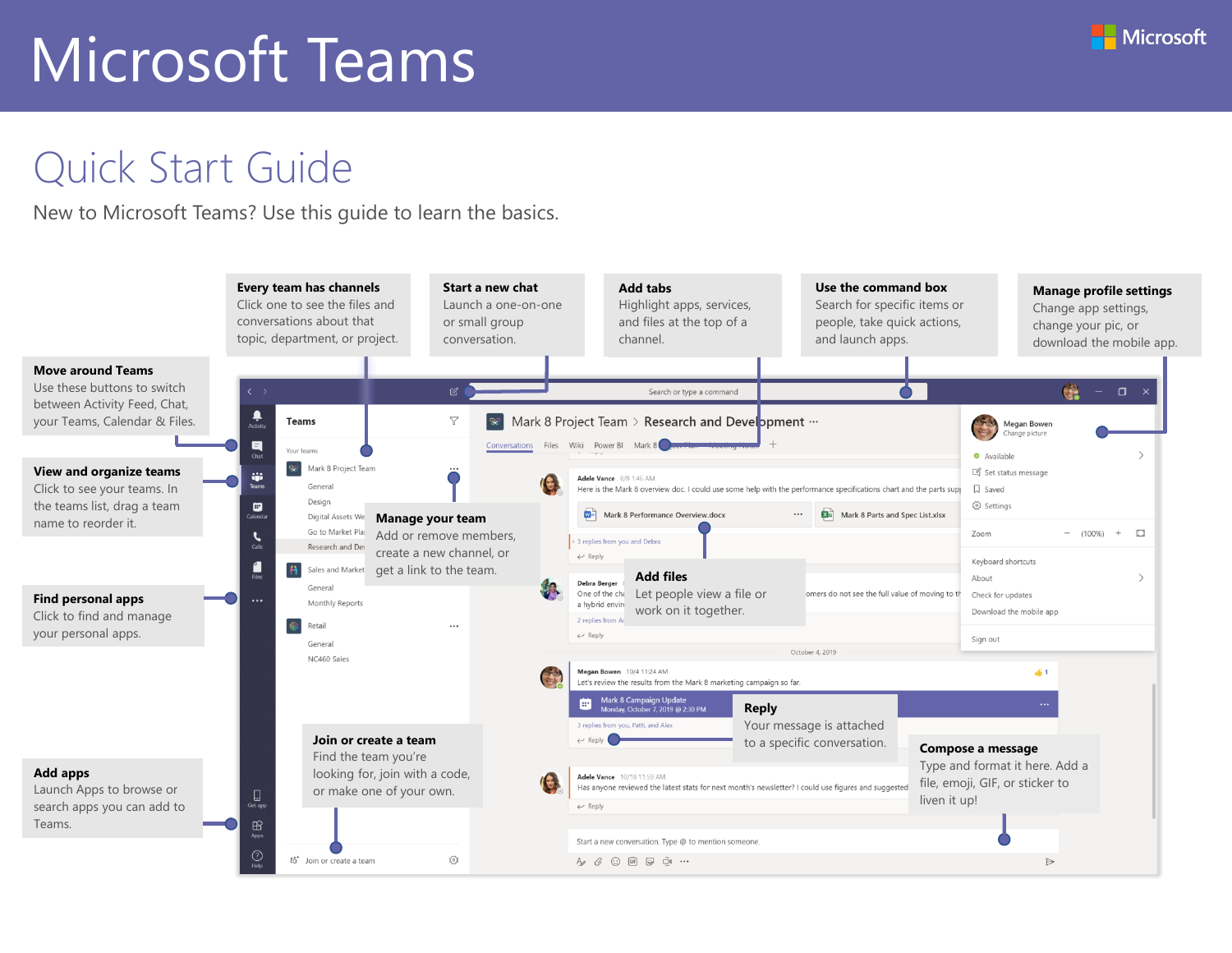## Sign in

In Windows, click **Start** > **Microsoft Teams**. On Mac, go to the **Applications** folder and click **Microsoft Teams**. On mobile, tap the **Teams** icon. Then sign in with your Office 365 username and password. (If you're using Teams free, sign in with that username and password.)

| <b>Nicrosoft</b>           |  |
|----------------------------|--|
| Sign in                    |  |
| Email, phone, or Skype     |  |
| <b>Next</b>                |  |
|                            |  |
| No account? Create one!    |  |
| Can't access your account? |  |
|                            |  |

#### Start a conversation

*With the whole team...* Click Teams  $\frac{18}{100}$ , pick a team and channel, write your message, and click **Send** .

*With a person or group...* Click **New chat**  $\mathbb{Z}$ , type the name of the person or group in the **To** field, write your message, and click **Send** .

|                    | 5 replies from Franz, Giselle, and Inna |                    |                                                                                                                                                                        |  |  |  |
|--------------------|-----------------------------------------|--------------------|------------------------------------------------------------------------------------------------------------------------------------------------------------------------|--|--|--|
| $\leftarrow$ Reply |                                         | Kadji Bell 9:50 AM | I thought the client wanted to include a section about the buy one get one offer<br>as well? Originally it was slated for August but she mentioned she got the budget. |  |  |  |
|                    |                                         |                    | Start a new conversation, use @ to mention someone                                                                                                                     |  |  |  |
|                    |                                         |                    |                                                                                                                                                                        |  |  |  |

#### Pick a team and channel

A *team* is a collection of people, conversations, files, and tools—all in one place. A *channel* is a discussion in a team, dedicated to a department, project, or topic. **Click Teams**  $\frac{165}{12}$  and select a team. Pick a channel to explore the **Conversations**, **Files**, and other tabs.



#### Start a meeting

Click **Meet now**  $\overline{\mathbb{Q}}$ <sup>d</sup> under the area where you type a message to start a meeting in a channel. (If you click **Reply**, then **Meet now**  $\overline{\Box}$ <sup>*i*</sup>, the meeting is based on that conversation.) Enter a name for the meeting, then start inviting people.

| 5 replies from Enrico, Pradeep, Megan, and Adele                                                 |
|--------------------------------------------------------------------------------------------------|
| $\Box$<br>Meeting ended: 19m 29s                                                                 |
| $\leftrightarrow$ Reply                                                                          |
|                                                                                                  |
|                                                                                                  |
| Start a new conversation. Type @ to mention somed                                                |
|                                                                                                  |
| $\Box$<br>$A_2$ $\left(\begin{matrix} \cdot \\ \cdot \end{matrix}\right)$ GIF<br>$\ddot{\omega}$ |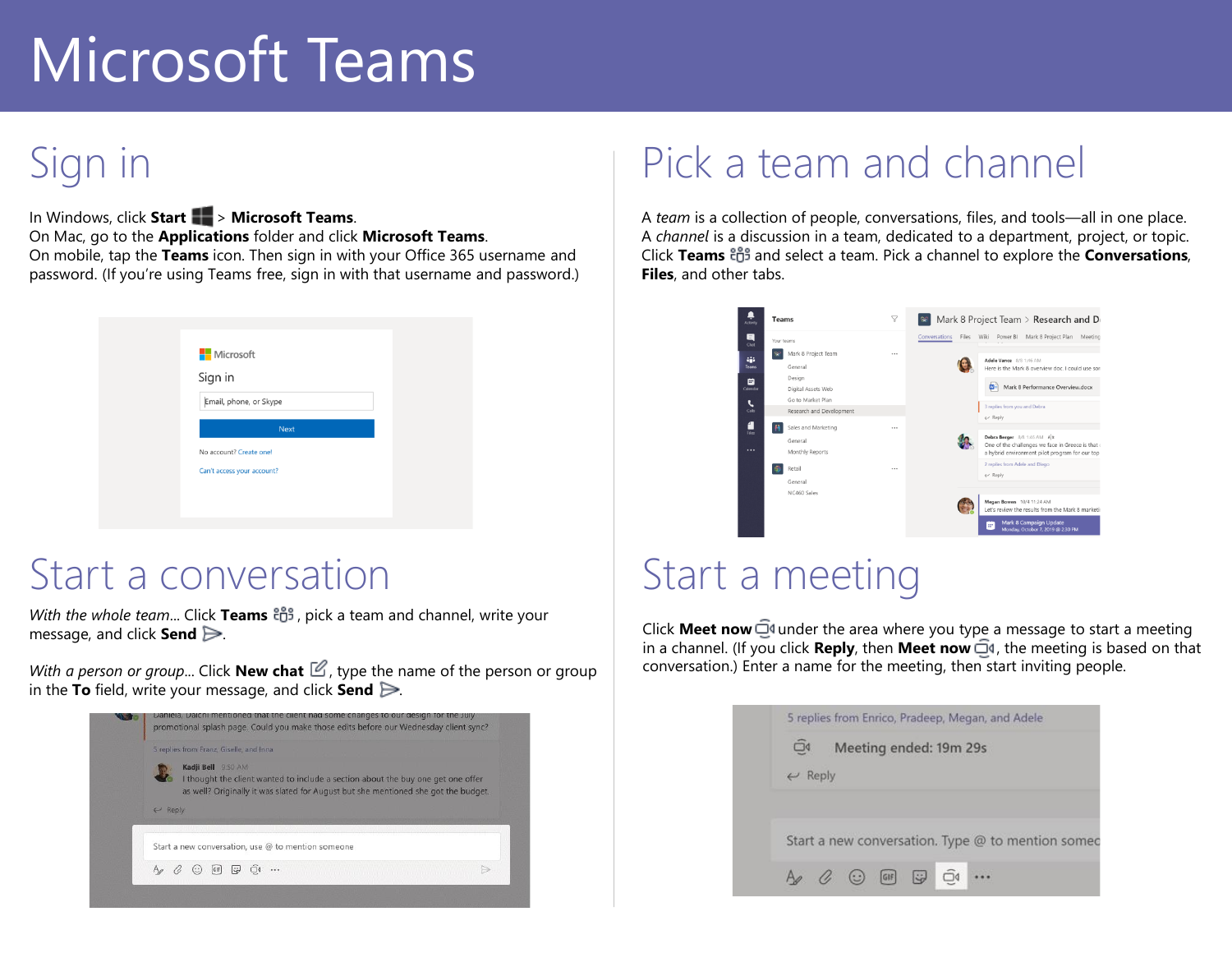## Make video and audio calls

Click **Video call** □<sup>*s*</sup> or **Audio call** ↓ to call someone from a chat. To dial a number, click **Calls**  $\&$  on the left and enter a phone number. View your call history and voicemail in the same area.



#### Reply to a conversation

Channel conversations are organized by date and then threaded. Find the thread you want to reply to, then click **Reply**. Add your thoughts and click **Send**  $\geq$ .



#### @mention someone

To get someone's attention, type **@**, then their name (or pick them from the list that appears). Type **@team** to message everyone in a team or **@channel** to notify everyone who favorited that channel.



## Add an emoji, meme, or GIF

Click **Sticker b**under the box where you type your message, then pick a meme or sticker from one of the categories. There are also buttons for adding an emoji or GIF.

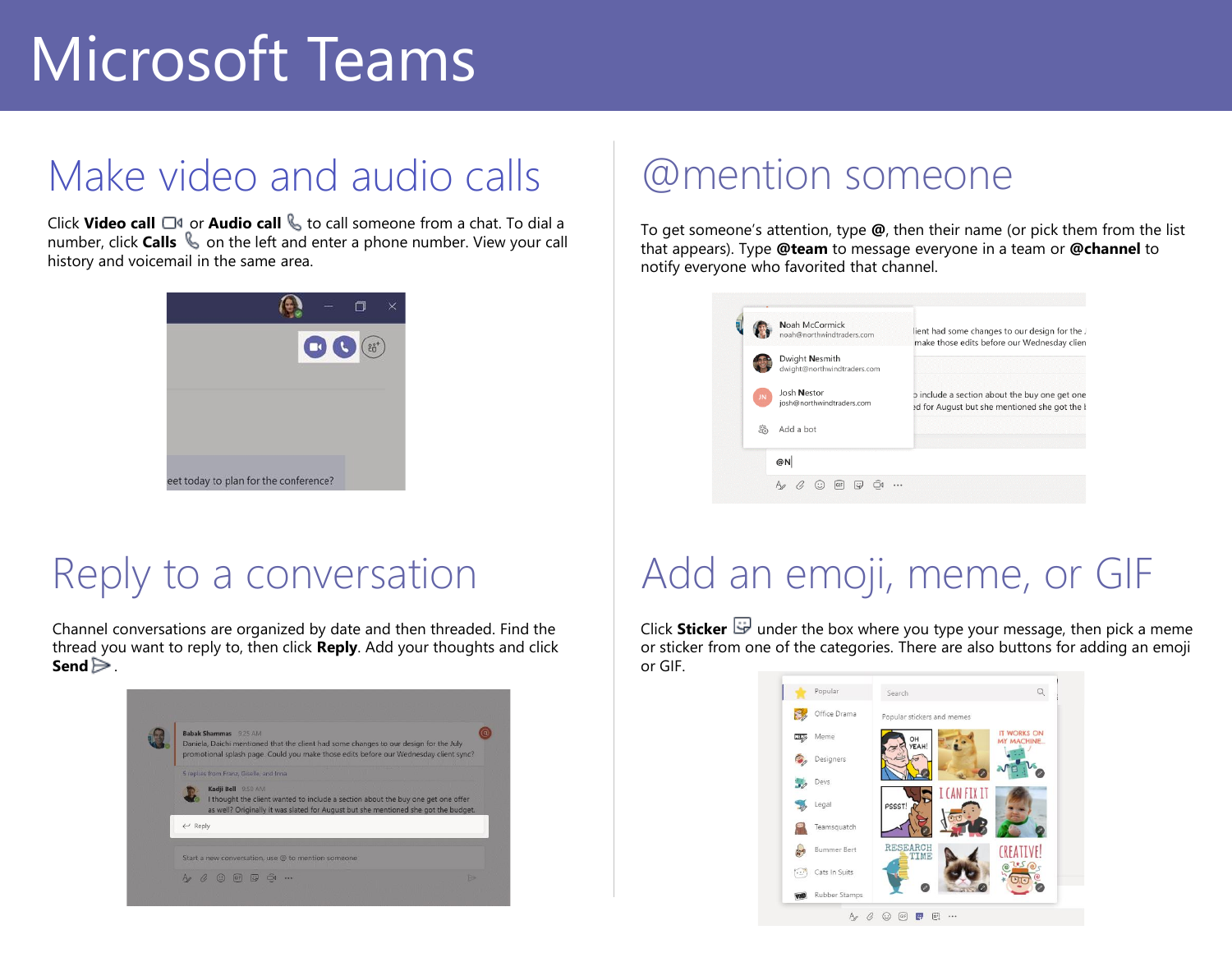## Stay on top of things

Click **Activity**  $\frac{\mathbb{Q}}{2}$  on the left. The **Feed** shows you all your notifications and everything that's happened lately in the channels you follow.



#### Add a tab in a channel

 follow the prompts. Use **Search** if you don't see the app you want. Click  $+$  by the tabs at the top of the channel, click the app you want, and then



### Share a file

 and then the file you want. Depending on the location of the file, you'll get Click **Attach**  $\mathcal{C}$  under the box where you type messages, select the file location options for uploading a copy, sharing a link, or other ways to share.



#### Work with files

Click **Files**  $\Box$  on the left to see all files shared across all of your *teams*. Click **Files** at the top of a channel to see all files shared in that *channel*. Click **More options ...** next to a file to see what you can do with it. In a channel, you can instantly turn a file into a tab at the top!